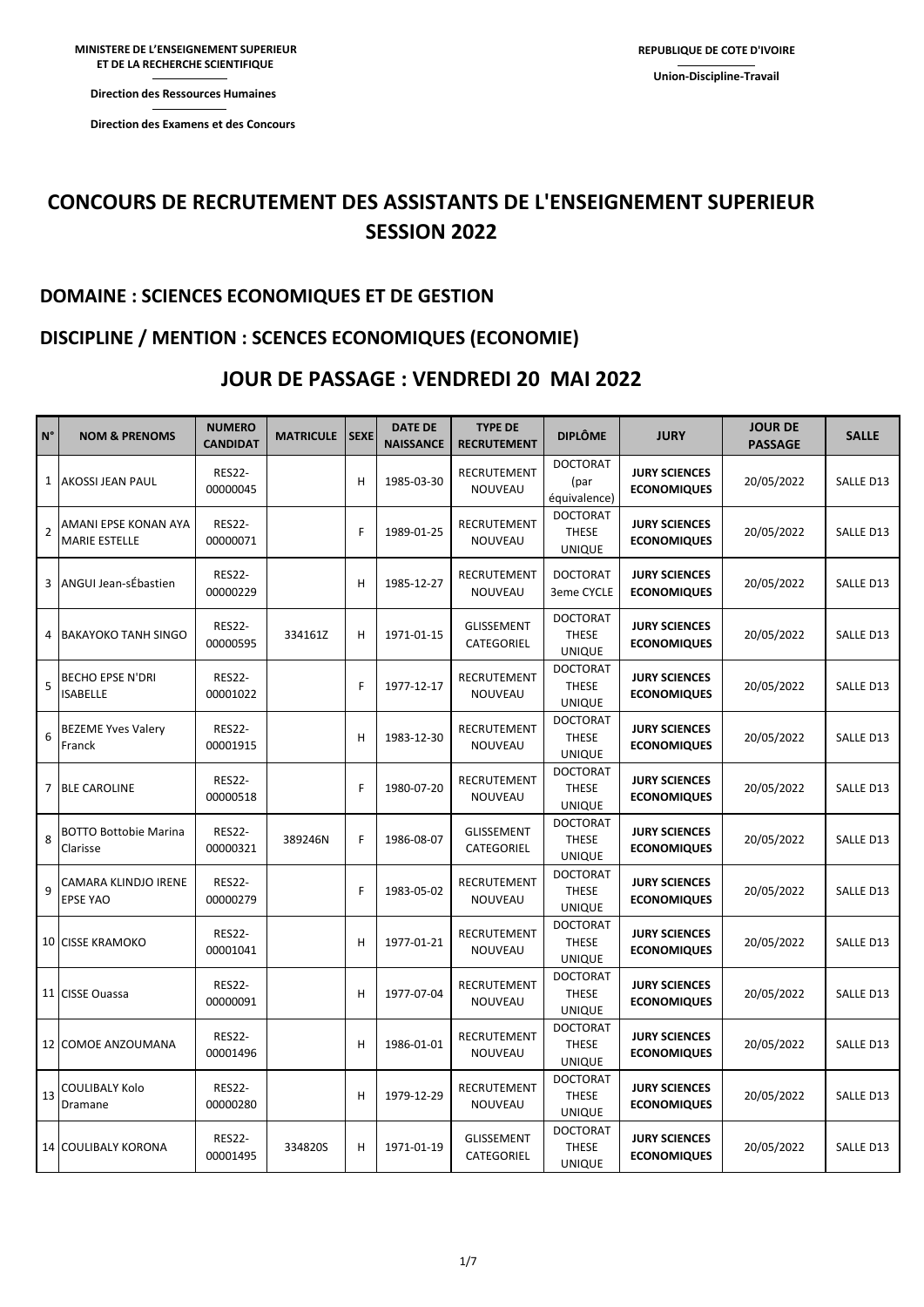| $N^{\circ}$  | <b>NOM &amp; PRENOMS</b>                 | <b>NUMERO</b><br><b>CANDIDAT</b> | <b>MATRICULE</b> | <b>SEXE</b> | <b>DATE DE</b><br><b>NAISSANCE</b> | <b>TYPE DE</b><br><b>RECRUTEMENT</b> | <b>DIPLÔME</b>                                   | <b>JURY</b>                                | <b>JOUR DE</b><br><b>PASSAGE</b> | <b>SALLE</b> |
|--------------|------------------------------------------|----------------------------------|------------------|-------------|------------------------------------|--------------------------------------|--------------------------------------------------|--------------------------------------------|----------------------------------|--------------|
|              | 15 DAGO GOUKPA REMY                      | <b>RES22-</b><br>00000524        |                  | Н           | 1976-12-17                         | <b>CONTRAT</b>                       | <b>DOCTORAT</b><br><b>THESE</b><br><b>UNIQUE</b> | <b>JURY SCIENCES</b><br><b>ECONOMIQUES</b> | 20/05/2022                       | SALLE D13    |
|              | <b>16 DIALLO ABDOULAYE</b>               | <b>RES22-</b><br>00001547        |                  | Н           | 1975-01-01                         | <b>CONTRAT</b>                       | <b>DOCTORAT</b><br><b>THESE</b><br><b>UNIQUE</b> | <b>JURY SCIENCES</b><br><b>ECONOMIQUES</b> | 20/05/2022                       | SALLE D13    |
|              | 17 DIALLO AROUNA                         | <b>RES22-</b><br>00000691        | 365287F          | Н           | 1982-01-13                         | <b>GLISSEMENT</b><br>CATEGORIEL      | <b>DOCTORAT</b><br>(par<br>équivalence)          | <b>JURY SCIENCES</b><br><b>ECONOMIQUES</b> | 20/05/2022                       | SALLE D13    |
|              | 18 ETIEN AMANY ELYSÉE                    | <b>RES22-</b><br>00001564        |                  | Н           | 1987-05-06                         | RECRUTEMENT<br>NOUVEAU               | <b>DOCTORAT</b><br><b>THESE</b><br><b>UNIQUE</b> | <b>JURY SCIENCES</b><br><b>ECONOMIQUES</b> | 20/05/2022                       | SALLE D13    |
|              | 19 EWOOL CELESTIN KOFFI                  | <b>RES22-</b><br>00001663        |                  | Н           | 1981-05-15                         | RECRUTEMENT<br>NOUVEAU               | <b>DOCTORAT</b><br>3eme CYCLE                    | <b>JURY SCIENCES</b><br><b>ECONOMIQUES</b> | 20/05/2022                       | SALLE D13    |
|              | 20 FOFANA MOUSTAPHA                      | <b>RES22-</b><br>00001815        |                  | Н           | 1982-10-15                         | <b>RECRUTEMENT</b><br>NOUVEAU        | <b>DOCTORAT</b><br><b>THESE</b><br><b>UNIQUE</b> | <b>JURY SCIENCES</b><br><b>ECONOMIQUES</b> | 20/05/2022                       | SALLE D13    |
|              |                                          |                                  |                  |             |                                    |                                      |                                                  |                                            |                                  |              |
| $N^{\circ}$  | <b>NOM &amp; PRENOMS</b>                 | <b>NUMERO</b><br><b>CANDIDAT</b> | <b>MATRICULE</b> | <b>SEXE</b> | <b>DATE DE</b><br><b>NAISSANCE</b> | <b>TYPE DE</b><br><b>RECRUTEMENT</b> | <b>DIPLÔME</b>                                   | <b>JURY</b>                                | <b>JOUR DE</b><br><b>PASSAGE</b> | <b>SALLE</b> |
| $\mathbf{1}$ | <b>GANDAHO EGLO</b><br>WILFRIED MARTIAL  | <b>RES22-</b><br>00000602        |                  | Н           | 1989-04-13                         | RECRUTEMENT<br>NOUVEAU               | <b>DOCTORAT</b><br><b>THESE</b><br><b>UNIQUE</b> | <b>JURY SCIENCES</b><br><b>ECONOMIQUES</b> | 21/05/2022                       | SALLE D13    |
| $\mathbf{2}$ | <b>GBAGBEU KANDO SERGE</b>               | <b>RES22-</b><br>00001094        |                  | H           | 1987-01-12                         | RECRUTEMENT<br>NOUVEAU               | PHD                                              | <b>JURY SCIENCES</b><br><b>ECONOMIQUES</b> | 21/05/2022                       | SALLE D13    |
| 3            | <b>GBANE EL HADJ ALI</b>                 | <b>RES22-</b><br>00000920        |                  | Н           | 1985-11-17                         | RECRUTEMENT<br>NOUVEAU               | <b>DOCTORAT</b><br><b>THESE</b><br><b>UNIQUE</b> | <b>JURY SCIENCES</b><br><b>ECONOMIQUES</b> | 21/05/2022                       | SALLE D13    |
| 4            | <b>GNIZA INNOCENT DANIEL</b>             | <b>RES22-</b><br>00000758        |                  | H           | 1986-10-27                         | <b>RECRUTEMENT</b><br>NOUVEAU        | <b>DOCTORAT</b><br><b>THESE</b><br><b>UNIQUE</b> | <b>JURY SCIENCES</b><br><b>ECONOMIQUES</b> | 21/05/2022                       | SALLE D13    |
| 5            | <b>GOGBE LEONTINE</b>                    | <b>RES22-</b><br>00000783        |                  | F           | 1983-10-29                         | RECRUTEMENT<br><b>NOUVEAU</b>        | <b>DOCTORAT</b><br><b>THESE</b><br><b>UNIQUE</b> | <b>JURY SCIENCES</b><br><b>ECONOMIQUES</b> | 21/05/2022                       | SALLE D13    |
| 6            | <b>GOULY YORO ELLA</b>                   | <b>RES22-</b><br>00000021        |                  | F           | 1986-02-02                         | RECRUTEMENT<br>NOUVEAU               | PHD                                              | <b>JURY SCIENCES</b><br><b>ECONOMIQUES</b> | 21/05/2022                       | SALLE D13    |
|              | 7 KAKOU KOFFI SYLVAIN                    | <b>RES22-</b><br>00000414        |                  | Н           | 1973-05-03                         | <b>CONTRAT</b>                       | <b>DOCTORAT</b><br><b>THESE</b><br><b>UNIQUE</b> | <b>JURY SCIENCES</b><br><b>ECONOMIQUES</b> | 21/05/2022                       | SALLE D13    |
| 8            | KLOMAN EPSE KOUAKOU<br>KOFFI VALERIE     | <b>RES22-</b><br>00002005        |                  | F           | 1984-08-02                         | RECRUTEMENT<br>NOUVEAU               | <b>DOCTORAT</b><br>THESE<br><b>UNIQUE</b>        | <b>JURY SCIENCES</b><br><b>ECONOMIQUES</b> | 21/05/2022                       | SALLE D13    |
| 9            | KOASSI NINQUASSAU<br>VENSCELLAS ANDERSON | <b>RES22-</b><br>00001861        |                  | Н           | 1987-08-06                         | RECRUTEMENT<br>NOUVEAU               | <b>DOCTORAT</b><br><b>THESE</b><br><b>UNIQUE</b> | <b>JURY SCIENCES</b><br><b>ECONOMIQUES</b> | 21/05/2022                       | SALLE D13    |
|              | 10 KOFFI ALLO BENJAMIN                   | <b>RES22-</b><br>00000780        |                  | Н           | 1984-12-20                         | RECRUTEMENT<br>NOUVEAU               | <b>DOCTORAT</b><br>THESE<br><b>UNIQUE</b>        | <b>JURY SCIENCES</b><br><b>ECONOMIQUES</b> | 21/05/2022                       | SALLE D13    |
|              | 11 KOFFI KABLAN VENANCE                  | <b>RES22-</b><br>00001510        |                  | Н           | 1986-01-14                         | RECRUTEMENT<br>NOUVEAU               | <b>DOCTORAT</b><br>(par<br>équivalence)          | <b>JURY SCIENCES</b><br><b>ECONOMIQUES</b> | 21/05/2022                       | SALLE D13    |
| 12           | KOFFI MOUNOUFIE<br>VALERY                | <b>RES22-</b><br>00000995        |                  | Н           | 1988-07-23                         | RECRUTEMENT<br>NOUVEAU               | <b>DOCTORAT</b><br><b>THESE</b><br><b>UNIQUE</b> | <b>JURY SCIENCES</b><br><b>ECONOMIQUES</b> | 21/05/2022                       | SALLE D13    |
| 13           | <b>KONAN Amoin Sandrine</b><br>Epse Yao  | <b>RES22-</b><br>00001184        |                  | F           | 1980-01-06                         | RECRUTEMENT<br>NOUVEAU               | <b>DOCTORAT</b><br><b>THESE</b><br><b>UNIQUE</b> | <b>JURY SCIENCES</b><br><b>ECONOMIQUES</b> | 21/05/2022                       | SALLE D13    |
|              | 14 KONAN Konan Jacques                   | <b>RES22-</b><br>00000099        |                  | н           | 1986-01-01                         | RECRUTEMENT<br>NOUVEAU               | <b>DOCTORAT</b><br>THESE<br><b>UNIQUE</b>        | <b>JURY SCIENCES</b><br><b>ECONOMIQUES</b> | 21/05/2022                       | SALLE D13    |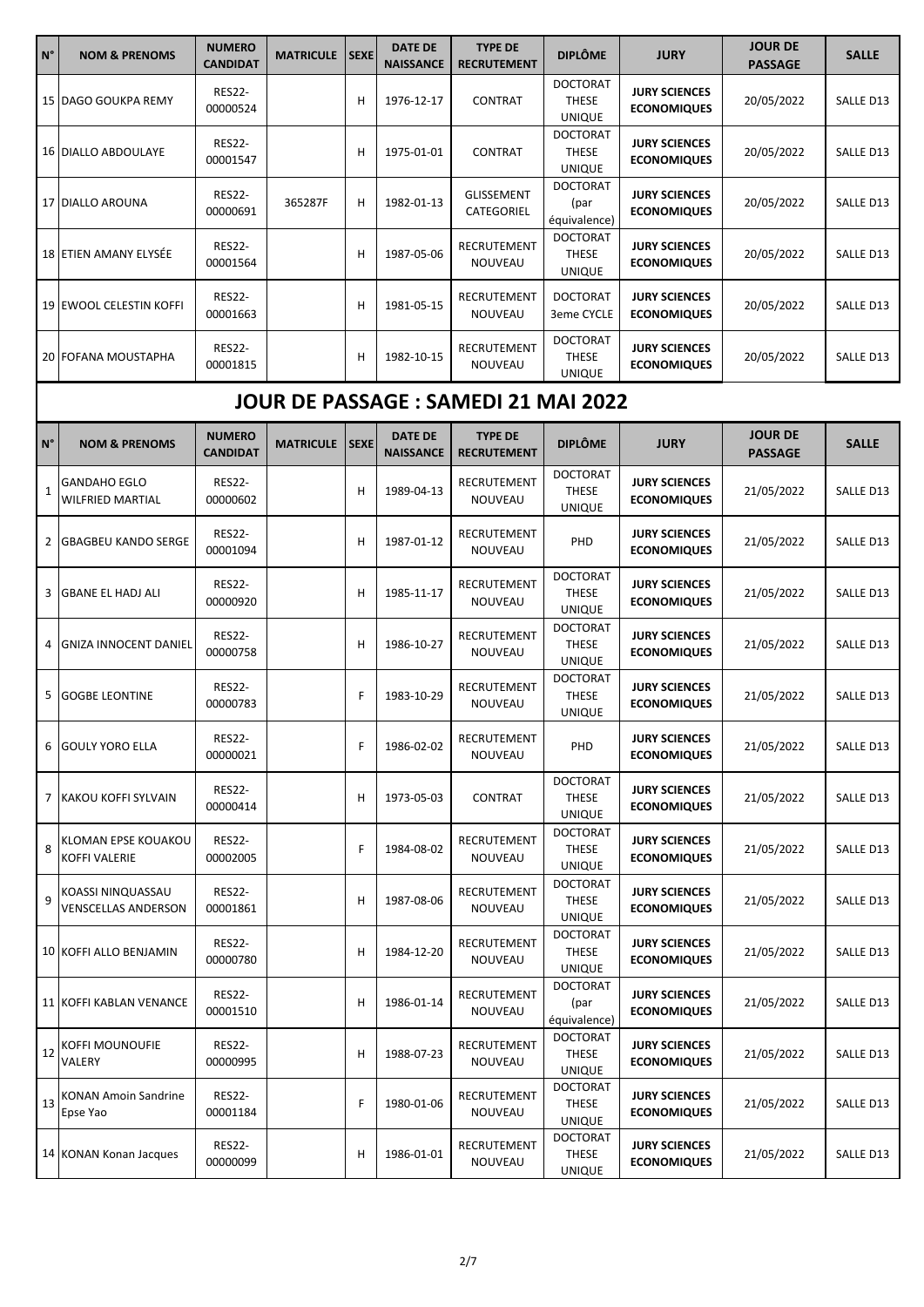| $\overline{N^{\circ}}$ | <b>NOM &amp; PRENOMS</b>                       | <b>NUMERO</b><br><b>CANDIDAT</b> | <b>MATRICULE</b> | <b>SEXE</b> | <b>DATE DE</b><br><b>NAISSANCE</b> | <b>TYPE DE</b><br><b>RECRUTEMENT</b> | <b>DIPLÔME</b>                                   | <b>JURY</b>                                | <b>JOUR DE</b><br><b>PASSAGE</b> | <b>SALLE</b> |
|------------------------|------------------------------------------------|----------------------------------|------------------|-------------|------------------------------------|--------------------------------------|--------------------------------------------------|--------------------------------------------|----------------------------------|--------------|
|                        | 15 KONE DJAKARIDJA                             | <b>RES22-</b><br>00001388        |                  | H           | 1986-11-10                         | RECRUTEMENT<br><b>NOUVEAU</b>        | <b>DOCTORAT</b><br><b>THESE</b><br><b>UNIQUE</b> | <b>JURY SCIENCES</b><br><b>ECONOMIQUES</b> | 21/05/2022                       | SALLE D13    |
| 16                     | KONE EPSE BODOU<br><b>POSSILETYA JULIE</b>     | <b>RES22-</b><br>00001932        |                  | F           | 1975-12-30                         | <b>CONTRAT</b>                       | <b>DOCTORAT</b><br><b>THESE</b><br><b>UNIQUE</b> | <b>JURY SCIENCES</b><br><b>ECONOMIQUES</b> | 21/05/2022                       | SALLE D13    |
| 17                     | <b>KONE NOUKIGNON</b><br><b>KARIDJATOU</b>     | <b>RES22-</b><br>00001884        |                  | F           | 1981-03-07                         | <b>RECRUTEMENT</b><br>NOUVEAU        | <b>DOCTORAT</b><br>3eme CYCLE                    | <b>JURY SCIENCES</b><br><b>ECONOMIQUES</b> | 21/05/2022                       | SALLE D13    |
|                        | 18 KOUADIO KOFFI FIRMIN                        | <b>RES22-</b><br>00000854        |                  | H           | 1978-01-01                         | <b>RECRUTEMENT</b><br><b>NOUVEAU</b> | <b>DOCTORAT</b><br><b>THESE</b><br><b>UNIQUE</b> | <b>JURY SCIENCES</b><br><b>ECONOMIQUES</b> | 21/05/2022                       | SALLE D13    |
| 19                     | <b>KOUADIO KONAN</b><br><b>ABOGNI AUGUSTIN</b> | <b>RES22-</b><br>00001052        |                  | Н           | 1985-09-13                         | <b>RECRUTEMENT</b><br><b>NOUVEAU</b> | <b>DOCTORAT</b><br><b>THESE</b><br><b>UNIQUE</b> | <b>JURY SCIENCES</b><br><b>ECONOMIQUES</b> | 21/05/2022                       | SALLE D13    |
| 20                     | <b>KOUADIO KOUASSI</b><br><b>BONIFACE</b>      | <b>RES22-</b><br>00001690        |                  | H           | 1980-01-01                         | <b>RECRUTEMENT</b><br><b>NOUVEAU</b> | <b>DOCTORAT</b><br><b>THESE</b><br><b>UNIQUE</b> | <b>JURY SCIENCES</b><br><b>ECONOMIQUES</b> | 21/05/2022                       | SALLE D13    |
| 21                     | <b>KOUAKOU KONAN</b><br>RICHARD                | <b>RES22-</b><br>00001175        |                  | H           | 1986-03-23                         | <b>RECRUTEMENT</b><br>NOUVEAU        | <b>DOCTORAT</b><br><b>THESE</b><br><b>UNIQUE</b> | <b>JURY SCIENCES</b><br><b>ECONOMIQUES</b> | 21/05/2022                       | SALLE D13    |

## **JOUR DE PASSAGE : LUNDI 23 MAI 2022**

| N°             | <b>NOM &amp; PRENOMS</b>                                   | <b>NUMERO</b><br><b>CANDIDAT</b> | <b>MATRICULE</b> | <b>SEXE</b> | <b>DATE DE</b><br><b>NAISSANCE</b> | <b>TYPE DE</b><br><b>RECRUTEMENT</b> | <b>DIPLÔME</b>                                   | <b>JURY</b>                                | <b>JOUR DE</b><br><b>PASSAGE</b> | <b>SALLE</b> |
|----------------|------------------------------------------------------------|----------------------------------|------------------|-------------|------------------------------------|--------------------------------------|--------------------------------------------------|--------------------------------------------|----------------------------------|--------------|
|                | <b>KOUAME KOUADIO</b><br>1 KOUAKOU PAUL-<br><b>FOURIER</b> | <b>RES22-</b><br>00001922        |                  | H           | 1977-12-01                         | RECRUTEMENT<br>NOUVEAU               | <b>DOCTORAT</b><br><b>THESE</b><br><b>UNIQUE</b> | <b>JURY SCIENCES</b><br><b>ECONOMIQUES</b> | 23/05/2022                       | SALLE D13    |
| $\overline{2}$ | <b>KOUAME MATHIEU</b><br><b>VINCENT</b>                    | <b>RES22-</b><br>00001913        |                  | н           | 1980-09-21                         | <b>RECRUTEMENT</b><br>NOUVEAU        | <b>DOCTORAT</b><br><b>THESE</b><br><b>UNIQUE</b> | <b>JURY SCIENCES</b><br><b>ECONOMIQUES</b> | 23/05/2022                       | SALLE D13    |
| 3              | KOUI ALAIN MICHEL                                          | <b>RES22-</b><br>00001804        |                  | н           | 1985-12-07                         | RECRUTEMENT<br>NOUVEAU               | <b>DOCTORAT</b><br><b>THESE</b><br><b>UNIQUE</b> | <b>JURY SCIENCES</b><br><b>ECONOMIQUES</b> | 23/05/2022                       | SALLE D13    |
| 4              | <b>LOA BI LOA RODOLPHE</b>                                 | <b>RES22-</b><br>00001840        |                  | н           | 1982-12-20                         | RECRUTEMENT<br>NOUVEAU               | <b>DOCTORAT</b><br><b>THESE</b><br><b>UNIQUE</b> | <b>JURY SCIENCES</b><br><b>ECONOMIQUES</b> | 23/05/2022                       | SALLE D13    |
| 5              | MASSA NADI HERMANN<br><b>CYRILLE</b>                       | <b>RES22-</b><br>00000031        |                  | н           | 1979-02-05                         | RECRUTEMENT<br>NOUVEAU               | <b>DOCTORAT</b><br><b>THESE</b><br><b>UNIQUE</b> | <b>JURY SCIENCES</b><br><b>ECONOMIQUES</b> | 23/05/2022                       | SALLE D13    |
| 6              | N'DRI KOUADIO<br><b>JACQUES</b>                            | <b>RES22-</b><br>00001738        |                  | н           | 1982-01-01                         | RECRUTEMENT<br>NOUVEAU               | <b>DOCTORAT</b><br><b>THESE</b><br><b>UNIQUE</b> | <b>JURY SCIENCES</b><br><b>ECONOMIQUES</b> | 23/05/2022                       | SALLE D13    |
| $\overline{7}$ | N'DRI KOUAME JEAN<br><b>MARC</b>                           | <b>RES22-</b><br>00000762        |                  | H           | 1982-09-05                         | RECRUTEMENT<br>NOUVEAU               | <b>DOCTORAT</b><br><b>THESE</b><br><b>UNIQUE</b> | <b>JURY SCIENCES</b><br><b>ECONOMIQUES</b> | 23/05/2022                       | SALLE D13    |
| 8              | NENE LOU NAHIE ANNE<br>MARCELLE                            | <b>RES22-</b><br>00001630        |                  | F           | 1985-10-26                         | RECRUTEMENT<br>NOUVEAU               | <b>DOCTORAT</b><br><b>THESE</b><br><b>UNIQUE</b> | <b>JURY SCIENCES</b><br><b>ECONOMIQUES</b> | 23/05/2022                       | SALLE D13    |
| 9              | N'GUESSAN KOFFI<br><b>FRANCOIS</b>                         | <b>RES22-</b><br>00001723        |                  | H           | 1974-03-09                         | <b>CONTRAT</b>                       | <b>DOCTORAT</b><br><b>THESE</b><br><b>UNIQUE</b> | <b>JURY SCIENCES</b><br><b>ECONOMIQUES</b> | 23/05/2022                       | SALLE D13    |
| 10             | N'GUESSAN Kouakou<br>Romain                                | <b>RES22-</b><br>00001883        |                  | н           | 1986-04-17                         | RECRUTEMENT<br>NOUVEAU               | <b>DOCTORAT</b><br><b>THESE</b><br><b>UNIQUE</b> | <b>JURY SCIENCES</b><br><b>ECONOMIQUES</b> | 23/05/2022                       | SALLE D13    |
|                | 11 NIAMIEN KESSEOI DENISE                                  | <b>RES22-</b><br>00001349        |                  | F           | 1979-01-30                         | RECRUTEMENT<br>NOUVEAU               | <b>DOCTORAT</b><br><b>THESE</b><br><b>UNIQUE</b> | <b>JURY SCIENCES</b><br><b>ECONOMIQUES</b> | 23/05/2022                       | SALLE D13    |
|                | 12 OUATTARA Aminata                                        | <b>RES22-</b><br>00001243        |                  | F           | 1985-09-01                         | RECRUTEMENT<br>NOUVEAU               | <b>DOCTORAT</b><br><b>THESE</b><br><b>UNIQUE</b> | <b>JURY SCIENCES</b><br><b>ECONOMIQUES</b> | 23/05/2022                       | SALLE D13    |
|                | 13 OUATTARA KIFORY                                         | <b>RES22-</b><br>00000043        |                  | н           | 1981-12-05                         | <b>RECRUTEMENT</b><br>NOUVEAU        | <b>DOCTORAT</b><br><b>THESE</b><br><b>UNIQUE</b> | <b>JURY SCIENCES</b><br><b>ECONOMIQUES</b> | 23/05/2022                       | SALLE D13    |
| 14             | OUNAGBO GUÉDÉ<br><b>MICHEL</b>                             | <b>RES22-</b><br>00000291        |                  | н           | 1976-12-29                         | CONTRAT                              | <b>DOCTORAT</b><br><b>THESE</b><br><b>UNIQUE</b> | <b>JURY SCIENCES</b><br><b>ECONOMIQUES</b> | 23/05/2022                       | SALLE D13    |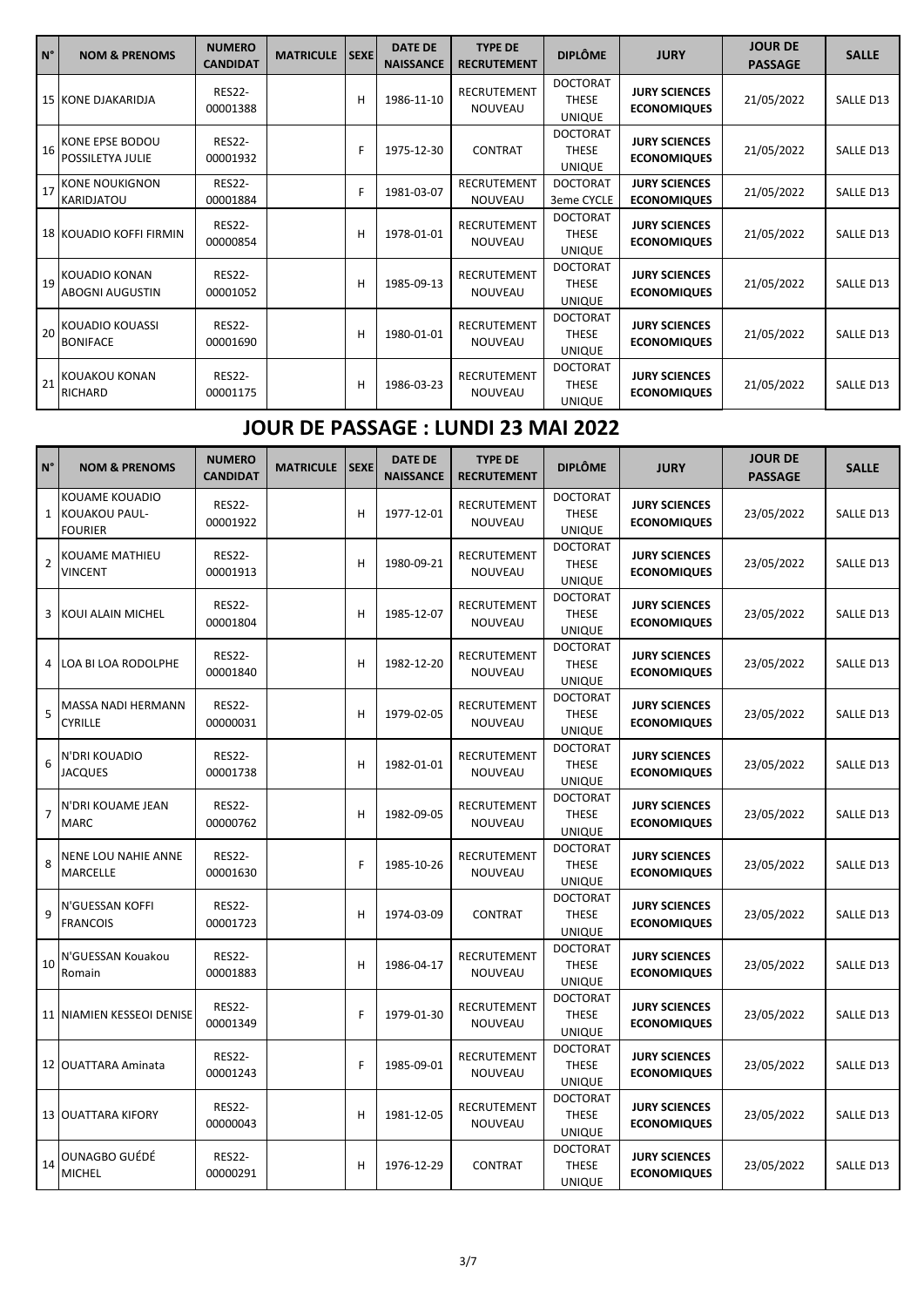| $\overline{N^{\circ}}$ | <b>NOM &amp; PRENOMS</b>                        | <b>NUMERO</b><br><b>CANDIDAT</b> | <b>MATRICULE</b> | <b>SEXE</b> | <b>DATE DE</b><br><b>NAISSANCE</b> | <b>TYPE DE</b><br><b>RECRUTEMENT</b> | <b>DIPLÔME</b>                                   | <b>JURY</b>                                | <b>JOUR DE</b><br><b>PASSAGE</b> | <b>SALLE</b> |
|------------------------|-------------------------------------------------|----------------------------------|------------------|-------------|------------------------------------|--------------------------------------|--------------------------------------------------|--------------------------------------------|----------------------------------|--------------|
|                        | <b>15 SANGARE VASSY PIERRE</b>                  | <b>RES22-</b><br>00000152        |                  | н           | 1985-11-02                         | RECRUTEMENT<br><b>NOUVEAU</b>        | <b>DOCTORAT</b><br><b>THESE</b><br><b>UNIQUE</b> | <b>JURY SCIENCES</b><br><b>ECONOMIQUES</b> | 23/05/2022                       | SALLE D13    |
|                        | <b>16 SIAGBE YETE DIEUDONNE</b>                 | <b>RES22-</b><br>00001887        |                  | н           | 1983-01-01                         | RECRUTEMENT<br><b>NOUVEAU</b>        | <b>DOCTORAT</b><br><b>THESE</b><br><b>UNIQUE</b> | <b>JURY SCIENCES</b><br><b>ECONOMIQUES</b> | 23/05/2022                       | SALLE D13    |
|                        | 17 SIBY MAHI GEORGES                            | <b>RES22-</b><br>00000387        | 435623N          | н           | 1976-04-23                         | <b>GLISSEMENT</b><br>CATEGORIEL      | <b>DOCTORAT</b><br><b>THESE</b><br><b>UNIQUE</b> | <b>JURY SCIENCES</b><br><b>ECONOMIQUES</b> | 23/05/2022                       | SALLE D13    |
|                        | 18 SONOUNAMETO<br><b>SETCHEME FRANCINE</b>      | <b>RES22-</b><br>00001174        |                  | F           | 1987-01-18                         | RECRUTEMENT<br><b>NOUVEAU</b>        | <b>DOCTORAT</b><br><b>THESE</b><br><b>UNIQUE</b> | <b>JURY SCIENCES</b><br><b>ECONOMIQUES</b> | 23/05/2022                       | SALLE D13    |
| 19                     | <b>TAWA KOUADIO</b><br><b>KOSSONOU GHISLAIN</b> | <b>RES22-</b><br>00001976        |                  | н           | 1981-10-12                         | <b>RECRUTEMENT</b><br><b>NOUVEAU</b> | <b>DOCTORAT</b><br><b>THESE</b><br><b>UNIQUE</b> | <b>JURY SCIENCES</b><br><b>ECONOMIQUES</b> | 23/05/2022                       | SALLE D13    |
|                        | 20 TRAORÉ MOHAMED                               | <b>RES22-</b><br>00001005        |                  | н           | 1984-12-25                         | RECRUTEMENT<br><b>NOUVEAU</b>        | PHD                                              | <b>JURY SCIENCES</b><br><b>ECONOMIQUES</b> | 23/05/2022                       | SALLE D13    |
| 21                     | YAO DAGO OKOUBI<br><b>ARTHUR</b>                | <b>RES22-</b><br>00000423        |                  | н           | 1985-12-12                         | RECRUTEMENT<br><b>NOUVEAU</b>        | <b>DOCTORAT</b><br><b>THESE</b><br><b>UNIQUE</b> | <b>JURY SCIENCES</b><br><b>ECONOMIQUES</b> | 23/05/2022                       | SALLE D13    |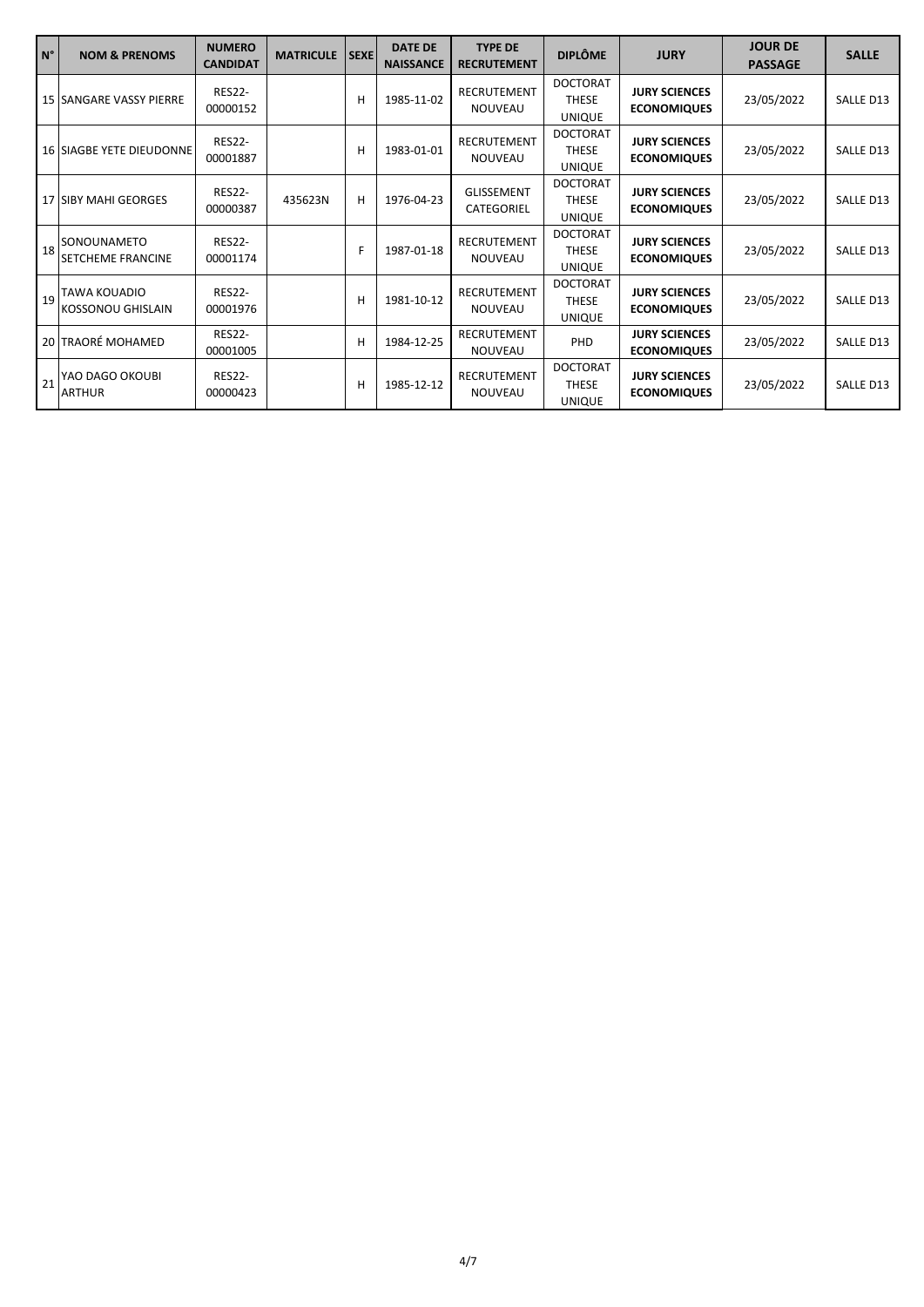**Direction des Examens et des Concours** 

## **CONCOURS DE RECRUTEMENT DES ASSISTANTS DE L'ENSEIGNEMENT SUPERIEUR SESSION 2022**

#### **DOMAINE : SCIENCES ECONOMIQUES ET DE GESTION**

### **DISCIPLINE / MENTION : SCIENCES DE GESTION ( COMPTABILITE / GESTION )**

| $N^{\circ}$    | <b>NOM &amp; PRENOMS</b>                        | <b>NUMERO</b><br><b>CANDIDAT</b> | <b>MATRICULE</b> | <b>SEXE</b> | <b>DATE DE</b><br><b>NAISSANCE</b> | <b>TYPE DE</b><br><b>RECRUTEMENT</b> | <b>DIPLÔME</b>                    | <b>JURY</b>                               | <b>JOUR DE</b><br><b>PASSAGE</b> | <b>SALLE</b> |
|----------------|-------------------------------------------------|----------------------------------|------------------|-------------|------------------------------------|--------------------------------------|-----------------------------------|-------------------------------------------|----------------------------------|--------------|
| 1              | ABBE ADJOUA LÉONCE<br>MICHELLE                  | <b>RES22-</b><br>00001921        |                  | F           | 1987-03-16                         | RECRUTEMENT<br>NOUVEAU               | <b>DOCTORAT</b><br>THESE UNIQUE   | JURY SCIENCES DE<br><b>GESTION</b>        | 20/05/2022                       | SALLE D14    |
|                | 2 ADAMA Ilboudo                                 | <b>RES22-</b><br>00001596        | 282239C          | н           | 1972-12-31                         | <b>GLISSEMENT</b><br>CATEGORIEL      | <b>DOCTORAT</b><br>THESE UNIQUE   | <b>JURY SCIENCES DE</b><br><b>GESTION</b> | 20/05/2022                       | SALLE D14    |
| 3              | ADIAFI N'GUETTA<br>CHRISTIAN                    | <b>RES22-</b><br>00001813        |                  | Н           | 1981-01-31                         | RECRUTEMENT<br>NOUVEAU               | <b>INGENIEUR DE</b><br>CONCEPTION | <b>JURY SCIENCES DE</b><br><b>GESTION</b> | 20/05/2022                       | SALLE D14    |
| 4              | ADOU KANGA ANICK                                | <b>RES22-</b><br>00001956        |                  | F           | 1988-01-08                         | RECRUTEMENT<br>NOUVEAU               | <b>DOCTORAT</b><br>THESE UNIQUE   | <b>JURY SCIENCES DE</b><br><b>GESTION</b> | 20/05/2022                       | SALLE D14    |
| 5              | <b>ALLATE BROU MATHIAS</b>                      | <b>RES22-</b><br>00001508        |                  | H           | 1983-12-23                         | RECRUTEMENT<br>NOUVEAU               | PHD                               | <b>JURY SCIENCES DE</b><br><b>GESTION</b> | 20/05/2022                       | SALLE D14    |
| 6              | ANOH Kouame Jean-<br>marc                       | <b>RES22-</b><br>00000621        |                  | H           | 1988-12-16                         | RECRUTEMENT<br>NOUVEAU               | <b>DOCTORAT</b><br>THESE UNIQUE   | <b>JURY SCIENCES DE</b><br><b>GESTION</b> | 20/05/2022                       | SALLE D14    |
| $\overline{7}$ | ASSANVO ASSANVO<br><b>BERNARD</b>               | <b>RES22-</b><br>00000263        |                  | H           | 1979-08-05                         | RECRUTEMENT<br>NOUVEAU               | <b>DOCTORAT</b><br>THESE UNIQUE   | <b>JURY SCIENCES DE</b><br><b>GESTION</b> | 20/05/2022                       | SALLE D14    |
| 8              | <b>BEDA ARIH CLOTAIRE</b>                       | <b>RES22-</b><br>00001963        |                  | Н           | 1976-06-07                         | <b>CONTRAT</b>                       | <b>DOCTORAT</b><br>THESE UNIQUE   | <b>JURY SCIENCES DE</b><br><b>GESTION</b> | 20/05/2022                       | SALLE D14    |
| 9              | <b>BENIE JOSEPH</b>                             | <b>RES22-</b><br>00000985        | 279513-B         | H           | 1973-12-13                         | <b>GLISSEMENT</b><br>CATEGORIEL      | <b>DOCTORAT</b><br>THESE UNIQUE   | <b>JURY SCIENCES DE</b><br><b>GESTION</b> | 20/05/2022                       | SALLE D14    |
|                | 10 BREMI ANE TANGUY                             | <b>RES22-</b><br>00001061        |                  | H           | 1985-11-16                         | RECRUTEMENT<br>NOUVEAU               | <b>DOCTORAT</b><br>THESE UNIQUE   | <b>JURY SCIENCES DE</b><br><b>GESTION</b> | 20/05/2022                       | SALLE D14    |
| 11             | <b>BROU SATURNIN</b><br><b>ARISTIDE KOUADIO</b> | <b>RES22-</b><br>00001448        |                  | Н           | 1988-11-29                         | RECRUTEMENT<br>NOUVEAU               | <b>DOCTORAT</b><br>THESE UNIQUE   | <b>JURY SCIENCES DE</b><br><b>GESTION</b> | 20/05/2022                       | SALLE D14    |
|                | 12 COULIBALY ISSA                               | <b>RES22-</b><br>00001972        | 360334L          | н           | 1976-06-02                         | <b>GLISSEMENT</b><br>CATEGORIEL      | <b>DOCTORAT</b><br>THESE UNIQUE   | <b>JURY SCIENCES DE</b><br><b>GESTION</b> | 20/05/2022                       | SALLE D14    |
| 13             | COULIBALY KAFADIO<br><b>AMINATA</b>             | <b>RES22-</b><br>00001955        |                  | F           | 1989-04-13                         | RECRUTEMENT<br>NOUVEAU               | <b>DOCTORAT</b><br>THESE UNIQUE   | <b>JURY SCIENCES DE</b><br><b>GESTION</b> | 20/05/2022                       | SALLE D14    |
| 14             | <b>COULIBALY Megnan</b><br>Mamadou              | <b>RES22-</b><br>00000322        |                  | H           | 1981-10-05                         | RECRUTEMENT<br>NOUVEAU               | <b>DOCTORAT</b><br>THESE UNIQUE   | <b>JURY SCIENCES DE</b><br><b>GESTION</b> | 20/05/2022                       | SALLE D14    |
| 15             | DAHIGO GNEKPIE<br>ANSELME                       | <b>RES22-</b><br>00001433        |                  | H           | 1982-10-09                         | RECRUTEMENT<br>NOUVEAU               | <b>DOCTORAT</b><br>THESE UNIQUE   | <b>JURY SCIENCES DE</b><br><b>GESTION</b> | 20/05/2022                       | SALLE D14    |
|                | <b>16 DAKPA ANGE KHREDY</b>                     | <b>RES22-</b><br>00000870        | 464156X          | F           | 1976-11-23                         | <b>GLISSEMENT</b><br>CATEGORIEL      | <b>DOCTORAT</b><br>THESE UNIQUE   | <b>JURY SCIENCES DE</b><br><b>GESTION</b> | 20/05/2022                       | SALLE D14    |

#### **JOUR DE PASSAGE : VENDREDI 20 MAI 2022**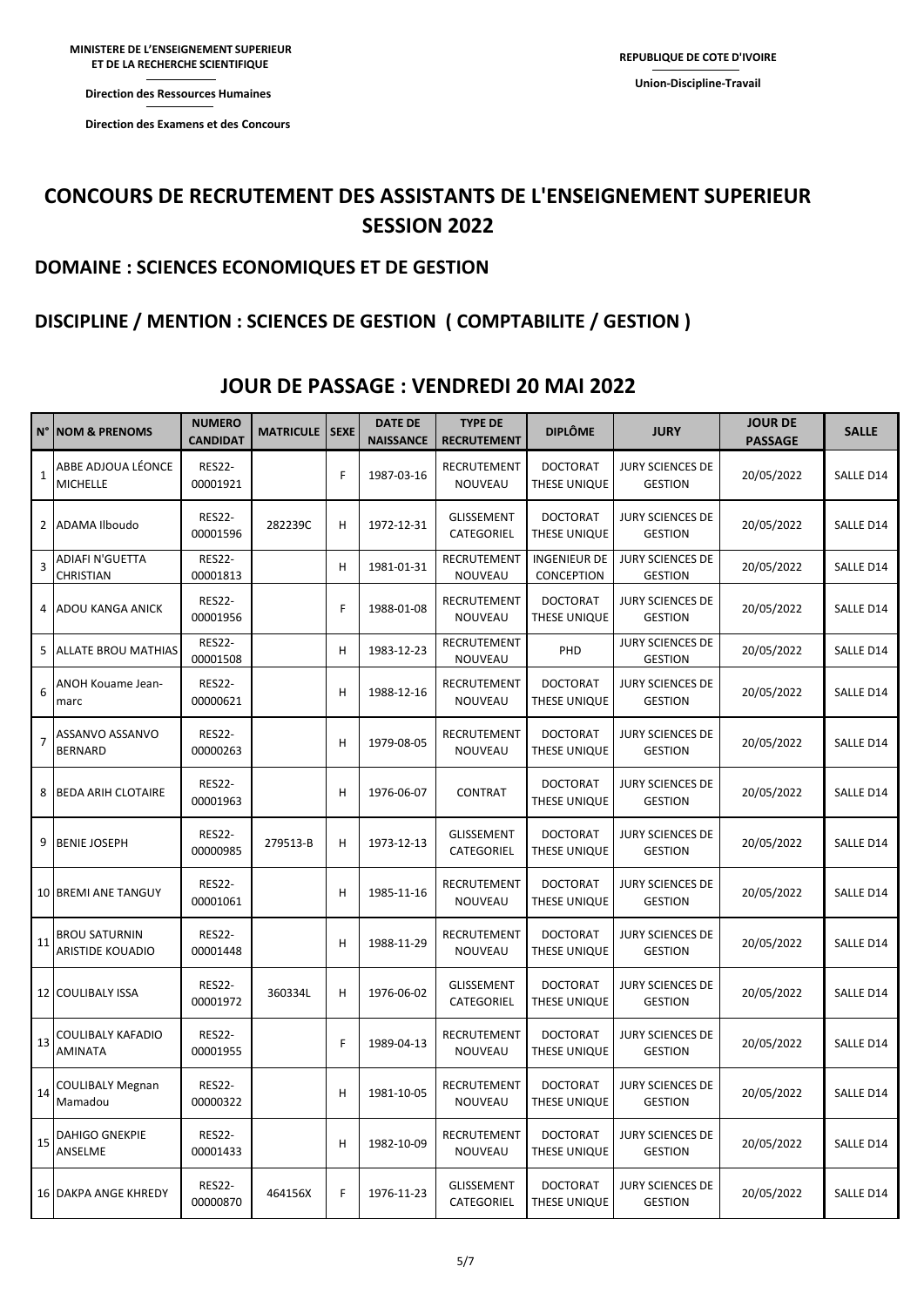| IN° INOM & PRENOMS          | <b>NUMERO</b><br><b>CANDIDAT</b> | <b>MATRICULE   SEXE  </b> |   | <b>DATE DE</b><br><b>NAISSANCE</b> | <b>TYPE DE</b><br><b>RECRUTEMENT</b> | <b>DIPLÔME</b>                  | <b>JURY</b>                               | <b>JOUR DE</b><br><b>PASSAGE</b> | <b>SALLE</b> |
|-----------------------------|----------------------------------|---------------------------|---|------------------------------------|--------------------------------------|---------------------------------|-------------------------------------------|----------------------------------|--------------|
| 17 DEMBELE BOUA SIRIKI      | <b>RES22-</b><br>00000184        |                           | н | 1989-12-26                         | <b>RECRUTEMENT</b><br><b>NOUVEAU</b> | <b>DOCTORAT</b><br>THESE UNIQUE | <b>JURY SCIENCES DE</b><br>GESTION        | 20/05/2022                       | SALLE D14    |
| <b>18 DIABY OUMAR</b>       | <b>RES22-</b><br>00000563        |                           | н | 1972-04-09                         | <b>CONTRAT</b>                       | <b>DOCTORAT</b><br>THESE UNIQUE | JURY SCIENCES DE<br><b>GESTION</b>        | 20/05/2022                       | SALLE D14    |
| 19 DIALLO MAMADOU<br>SALIOU | <b>RES22-</b><br>00001597        |                           | н | 1983-09-15                         | <b>RECRUTEMENT</b><br><b>NOUVEAU</b> | <b>DOCTORAT</b><br>THESE UNIQUE | <b>JURY SCIENCES DE</b><br><b>GESTION</b> | 20/05/2022                       | SALLE D14    |
| 20 DIATE SERGE MEXEN        | <b>RES22-</b><br>00000303        |                           | н | 1976-08-27                         | <b>CONTRAT</b>                       | <b>DOCTORAT</b><br>THESE UNIQUE | JURY SCIENCES DE<br><b>GESTION</b>        | 20/05/2022                       | SALLE D14    |

## **JOUR DE PASSAGE : SAMEDI 21 MAI 2022**

|              | <b>N° NOM &amp; PRENOMS</b>         | <b>NUMERO</b><br><b>CANDIDAT</b> | <b>MATRICULE</b> | <b>SEXE</b> | <b>DATE DE</b><br><b>NAISSANCE</b> | <b>TYPE DE</b><br><b>RECRUTEMENT</b> | <b>DIPLÔME</b>                    | <b>JURY</b>                               | <b>JOUR DE</b><br><b>PASSAGE</b> | <b>SALLE</b> |
|--------------|-------------------------------------|----------------------------------|------------------|-------------|------------------------------------|--------------------------------------|-----------------------------------|-------------------------------------------|----------------------------------|--------------|
| $\mathbf{1}$ | DIBY Yahaud Hermann                 | <b>RES22-</b><br>00000784        |                  | H           | 1977-10-23                         | RECRUTEMENT<br>NOUVEAU               | <b>INGENIEUR DE</b><br>CONCEPTION | <b>JURY SCIENCES DE</b><br><b>GESTION</b> | 21/05/2022                       | SALLE D14    |
| 2            | DIGBA-KATCHIA Anewa<br>Sandrine     | <b>RES22-</b><br>00000313        |                  | F           | 1990-06-27                         | RECRUTEMENT<br>NOUVEAU               | <b>DOCTORAT</b><br>THESE UNIQUE   | <b>JURY SCIENCES DE</b><br><b>GESTION</b> | 21/05/2022                       | SALLE D14    |
|              | 3   DIKI THOMAS                     | <b>RES22-</b><br>00001901        |                  | н           | 1982-11-17                         | RECRUTEMENT<br>NOUVEAU               | <b>DOCTORAT</b><br>THESE UNIQUE   | <b>JURY SCIENCES DE</b><br><b>GESTION</b> | 21/05/2022                       | SALLE D14    |
| 4            | <b>GBRAGUHÉ BALÉ</b><br>ARMAND      | <b>RES22-</b><br>00001582        |                  | н           | 1978-12-19                         | RECRUTEMENT<br>NOUVEAU               | <b>DOCTORAT</b><br>THESE UNIQUE   | <b>JURY SCIENCES DE</b><br><b>GESTION</b> | 21/05/2022                       | SALLE D14    |
| 5            | <b>GUEI DESLEU JACQUES-</b><br>AIMÉ | <b>RES22-</b><br>00001615        |                  | н           | 1989-07-26                         | RECRUTEMENT<br>NOUVEAU               | <b>DOCTORAT</b><br>THESE UNIQUE   | <b>JURY SCIENCES DE</b><br><b>GESTION</b> | 21/05/2022                       | SALLE D14    |
| 6            | KONAN AMOIN LUCIE                   | <b>RES22-</b><br>00000178        |                  | F           | 1988-04-05                         | RECRUTEMENT<br>NOUVEAU               | <b>DOCTORAT</b><br>THESE UNIQUE   | <b>JURY SCIENCES DE</b><br><b>GESTION</b> | 21/05/2022                       | SALLE D14    |
| 7            | <b>KONAN Kouakou</b><br>Clement     | <b>RES22-</b><br>00000732        | 324136N          | н           | 1975-07-26                         | GLISSEMENT<br>CATEGORIEL             | <b>DOCTORAT</b><br>THESE UNIQUE   | <b>JURY SCIENCES DE</b><br><b>GESTION</b> | 21/05/2022                       | SALLE D14    |
|              | 8 KONAN Kouassi Pascal              | <b>RES22-</b><br>00001072        |                  | н           | 1981-03-10                         | RECRUTEMENT<br>NOUVEAU               | <b>DOCTORAT</b><br>THESE UNIQUE   | <b>JURY SCIENCES DE</b><br><b>GESTION</b> | 21/05/2022                       | SALLE D14    |
| 9            | KOUADIO DADJET<br>AMOS              | <b>RES22-</b><br>00001944        |                  | н           | 1973-08-01                         | <b>CONTRAT</b>                       | <b>DOCTORAT</b><br>THESE UNIQUE   | <b>JURY SCIENCES DE</b><br><b>GESTION</b> | 21/05/2022                       | SALLE D14    |
| 10           | KOUADIO LOUIS-<br>ARMEL             | <b>RES22-</b><br>00001036        |                  | н           | 1986-08-25                         | RECRUTEMENT<br>NOUVEAU               | <b>DOCTORAT</b><br>THESE UNIQUE   | <b>JURY SCIENCES DE</b><br><b>GESTION</b> | 21/05/2022                       | SALLE D14    |
| 11           | KOUADIO SIBE<br>KOUAKOU CHRISTIAN   | <b>RES22-</b><br>00001450        |                  | н           | 10/11/1988                         | RECRUTEMENT<br>NOUVEAU               | <b>DOCTORAT</b><br>THESE UNIQUE   | <b>JURY SCIENCES DE</b><br><b>GESTION</b> | 21/05/2022                       | SALLE D14    |
|              | 12 KOUADJO Kokora                   | <b>RES22-</b><br>00000861        |                  | н           | 1973-12-02                         | <b>CONTRAT</b>                       | <b>DOCTORAT</b><br>THESE UNIQUE   | <b>JURY SCIENCES DE</b><br><b>GESTION</b> | 21/05/2022                       | SALLE D14    |
| 13           | KOUAKOU KOUASSI<br><b>EMMANUEL</b>  | <b>RES22-</b><br>00001335        |                  | н           | 1981-05-18                         | RECRUTEMENT<br>NOUVEAU               | <b>DOCTORAT</b><br>THESE UNIQUE   | <b>JURY SCIENCES DE</b><br><b>GESTION</b> | 21/05/2022                       | SALLE D14    |
| 14           | KOUAKOU N'guessan<br>Honore         | <b>RES22-</b><br>00000914        |                  | н           | 1981-01-01                         | RECRUTEMENT<br>NOUVEAU               | <b>DOCTORAT</b><br>THESE UNIQUE   | <b>JURY SCIENCES DE</b><br><b>GESTION</b> | 21/05/2022                       | SALLE D14    |
|              | 15 KOUAKOU Yao Justin               | <b>RES22-</b><br>00000442        | 466606D          | н           | 1982-06-01                         | <b>GLISSEMENT</b><br>CATEGORIEL      | <b>INGENIEUR DE</b><br>CONCEPTION | <b>JURY SCIENCES DE</b><br><b>GESTION</b> | 21/05/2022                       | SALLE D14    |
| 16           | KOUAME YAH<br><b>EDOUARD</b>        | <b>RES22-</b><br>00001633        |                  | н           | 1975-06-15                         | <b>CONTRAT</b>                       | <b>DOCTORAT</b><br>THESE UNIQUE   | <b>JURY SCIENCES DE</b><br><b>GESTION</b> | 21/05/2022                       | SALLE D14    |
| 17           | KOUASSI KOUADIO<br><b>EVARISTE</b>  | <b>RES22-</b><br>00000142        |                  | н           | 1976-08-31                         | <b>CONTRAT</b>                       | <b>DOCTORAT</b><br>THESE UNIQUE   | <b>JURY SCIENCES DE</b><br><b>GESTION</b> | 21/05/2022                       | SALLE D14    |
| 18           | KOUASSI TCHINWIE<br><b>FORTUNAT</b> | <b>RES22-</b><br>00000730        |                  | н           | 1989-04-21                         | RECRUTEMENT<br>NOUVEAU               | <b>DOCTORAT</b><br>THESE UNIQUE   | <b>JURY SCIENCES DE</b><br><b>GESTION</b> | 21/05/2022                       | SALLE D14    |